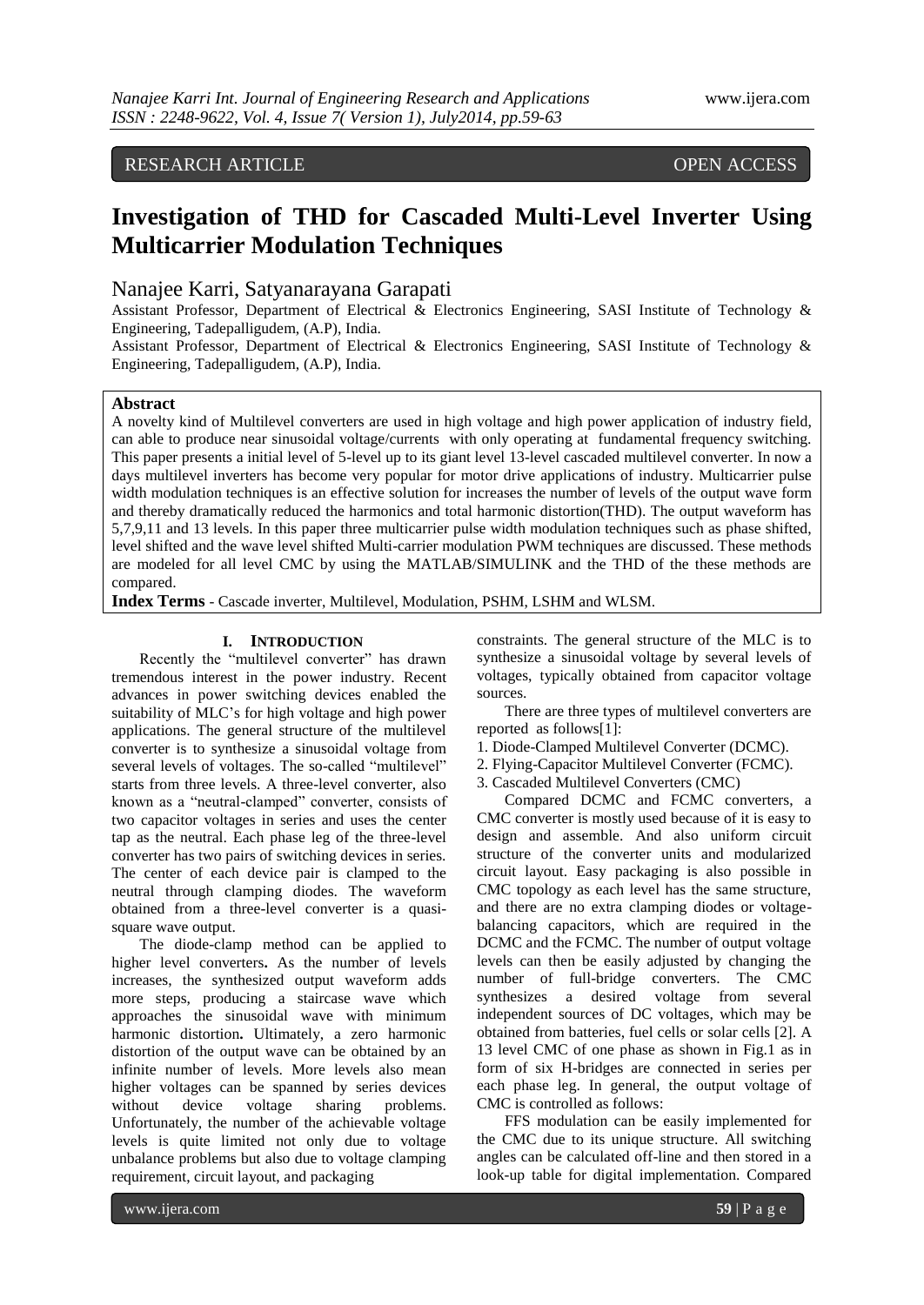with the carrier-based PWM schemes, FFS features low switching losses since all the IGBT switches operate at fundamental frequency[4]. Various PWM techniques applied to the multilevel converters are discussed in [5]-[7]. The PWM techniques can be classified into two categories: the triangle intersection technique and the direct digital technique (space vector modulation). With the development of digital technology, the space vector modulation is widely used, due to not only relatively easy hardware implementation, but also its features of good dc link voltage utilization and low current ripple.



Fig.1. One phase of thirteen-level CMC

But this method has a very significant drawback that if the voltage level is more than five, the control algorithm becomes too complex to implement [3]. Thus it is reasonable to adapt in this paper the triangle intersection techniques in the high level application.

# **II. PHASE SHIFT MULTI - CARRIER MODULATION (PSHM)**

CMC with m voltage levels requires  $(m - 1)$ triangular carriers. In the phase-shifted multi-carrier modulation, all the triangular carriers have the same frequency and the same peak to- peak amplitude, but there is a phase shift between any two adjacent carrier waves, given by:  $\Phi$ 

$$
D_{\rm sh} = 360^0 / (\text{m-1})
$$
 (1)

The gate signals are generated by comparing the modulating wave with the carrier wave. where twelve triangular wave carriers are required with a 30° phase displacement between any two adjacent carriers. The advantage of PSHM is that the switching frequency and conduction period is same for all devices and rotating of switching patterns is not required.

### INITIAL CONDITIONS: for PSHM

Sine wave block parameters:

[ Same for all switches ] Amplitude : 1 Units Frequency : 2\*pi\*50

Repetitive sequence(triangle wave) parameters: [ Same for all switches ] Time values :

0 1/3050/4 1/3050/2 3/3050/4 1/3050 Output values:

0 1 0 -1 0 Figs. 2 and 3 shows the simulated voltage waveforms and their harmonic content of singlephase thirteen levels CMC using PSHM under the condition of Modulation frequency, fm= 50 Hz, Carrier frequency, fcr = 3050 Hz, amplitude modulation index, ma = 1.0 and frequency modulation index,  $mf = 61$ . The phase voltage harmonic spectrum shown in Figs. 3 is based on 50 Hz base frequency and the THD considered for the first 200 harmonics.

# *Simulation of Single Phase Thirteen-Levels CMC by Using PSHM*

The simulation results of single phase eleven level cascaded multilevel converter of output phase voltage magnitude and output phase voltage harmonics of order of first 200 harmonics and total harmonic distortion(THD) is be shown

www.ijera.com **60** | P a g e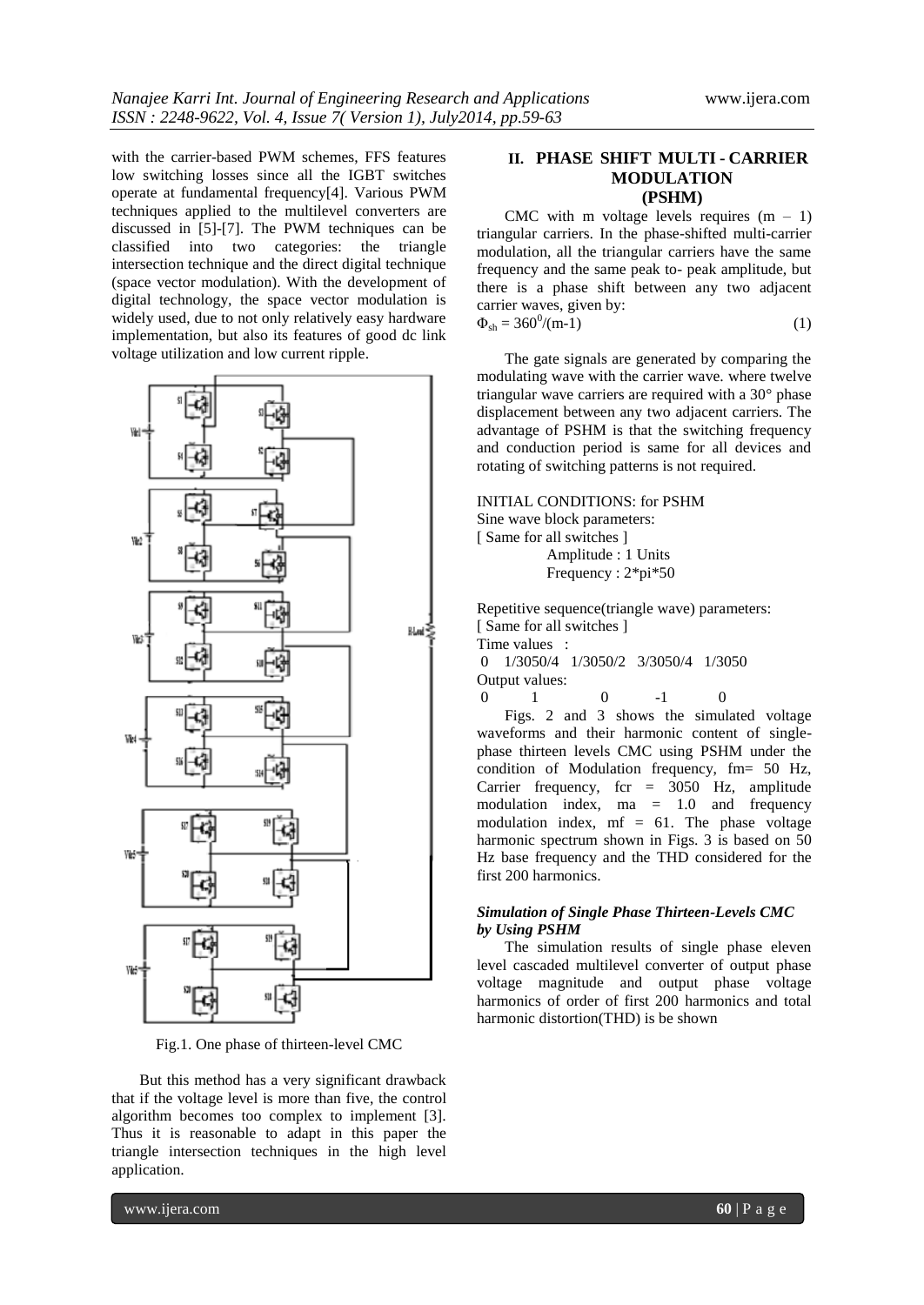

Fig.2. Output phase voltage of thirteen-level CMC





# **III. LEVEL SHIFT MULTI-CARRIER MODULATION (LSHM)**

For m-level CMC using level-shifted multicarrier modulation scheme,  $(m - 1)$  triangular carriers are required, all having the same frequency and amplitude. The  $(m - 1)$  triangular carriers are vertically disposed such that the bands they occupy are contiguous. The amplitude modulation index is defined as:

$$
m_a = V_m / V_{cr}(m-1)
$$
 (2)

Where *V*m is the peak amplitude of the modulating wave and *V*cr is the peak amplitude of each carrier wave. There are three schemes for level shift multi-carrier modulation listed as follows:

- (i) In-phase disposition (IPD), where all carriers are in phase.
- (ii) Alternative phase opposite disposition (APOD), where all carriers are alternatively in opposite disposition.
- (iii) Phase opposite disposition (POD), where all carriers above the zero reference are in phase but in opposition with those below the zero reference.

In this paper only IPD modulation scheme is addressed as it provides the best harmonic profile of all level shift multicarrier modulation schemes [4].

# **INITIAL CONDITIONS: for LSHM**

Sine wave block parameters: [ Same for all switches ] Amplitude :6 Units Frequency : 2\*pi\*50

Repetitive sequence(triangle wave) parameters: [ Different for all switches ]

| Time values : $\qquad0$ | 1/3050/2 | 1/3050 |
|-------------------------|----------|--------|
| Output values: X        |          |        |

Where,

 X= Triangle wave lower peak output value Y= Triangle wave upper peak output value

### *Simulation of Single Phase Thirteen-Levels CMC by Using LSHM*

Fig.4 and Fig.5 shows the simulated voltage waveforms and their harmonic content of single phase thirteen level CMC using LSHM under the same conditions of PSHM simulation



Fig.4. Output phase voltage of thirteen-level CMC





www.ijera.com **61** | P a g e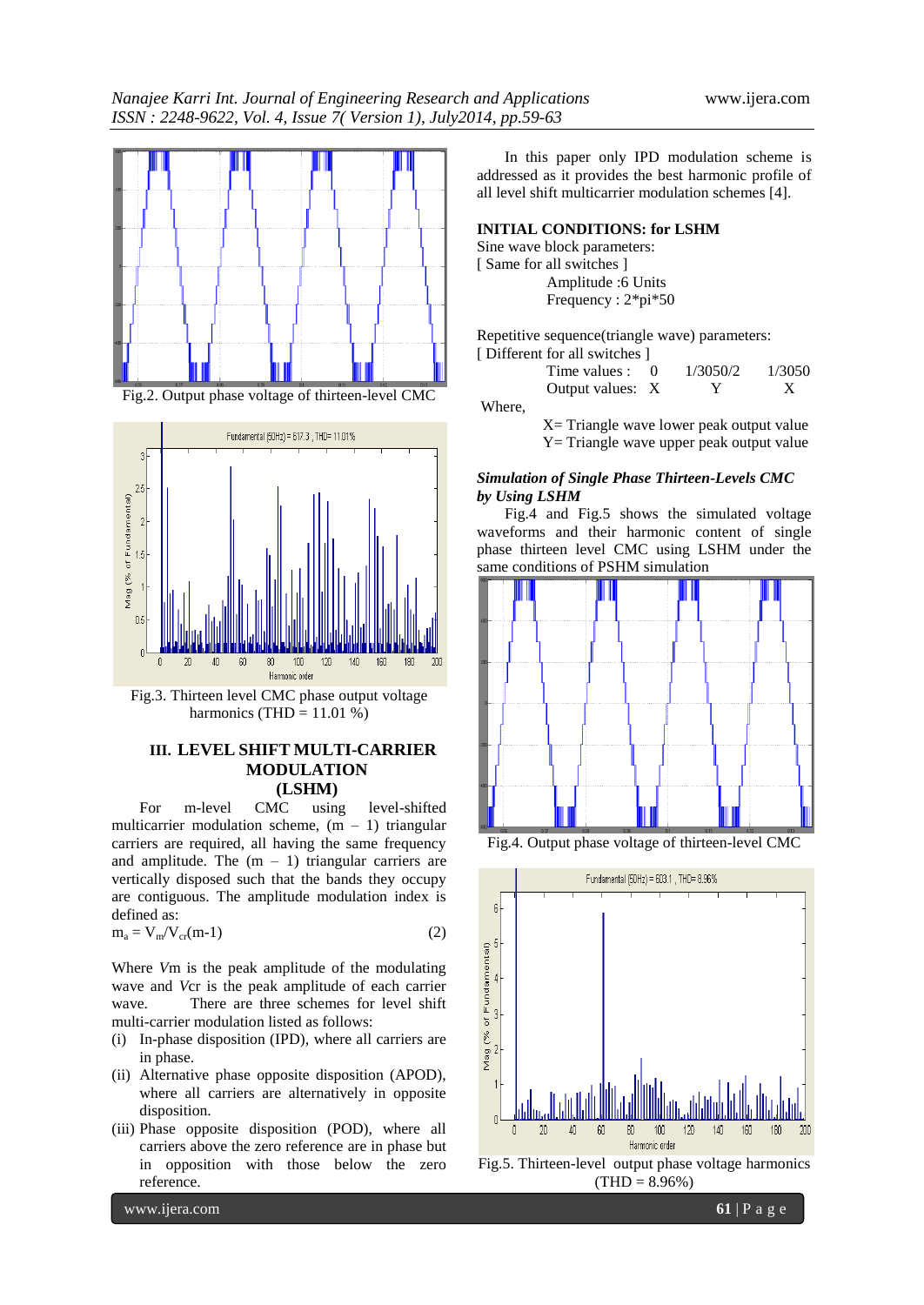# **IV. WAVE LEVEL SHIFT MULTI-CARRIER MODULATION (WSHM)**

The proposed modulation technique is a combination of phase shift multi-carrier and levelshifted multi-carrier modulation (in-phase disposition (IPD)) schemes which overcomes the problem of rotating of switching pattern of level-shifted multicarrier modulation and small phase displacement at phase voltage of CMC. For m level CMC in the proposed method, (m – 1) triangular carriers are required. In the carrier wave all the triangles have the same frequency, same peak to peak amplitude and are vertically disposed, but there is a phase shift between any two disposed carrier waves as in (3).

$$
\Phi_{\rm sh} = 360^0/4(\text{m-1})\tag{3}
$$

The amplitude modulation index is defined as in (4)

$$
m_a = V_m / V_{cr}(m-1)
$$
 (4)

By the principle of the proposed method for one phase of thirteen-level CMC, in which twelve triangular wave carriers are required with a 7.5° phase displacement between any two adjacent carriers.

INITIAL CONDITIONS: for WSHM Sine wave block parameters: [ Same for all switches ] Amplitude :6 Units Frequency : 2\*pi\*50

Repetitive sequence(triangle wave) parameters: [ Different for all switches ]

> Time values : 0 1/3050/2 1/3050 Output values: X Y X

Where,

 X= Triangle wave lower peak output value Y= Triangle wave upper peak output value

*Simulation of single phase and Three Phase Thirteen-Level*

#### *CMC by Using WLSM.*

Figs 6 and Fig.7 shows the simulated voltage waveforms and their harmonic content of single phase thirteen level CMC using the proposed method under the same conditions of WSHM simulation.







Fig.7. Thirteen-level CMC output phase voltage harmonics (THD  $= 8.46 \%$ )

| V | <b>THD INVESTIGATION</b> |  |
|---|--------------------------|--|
|   |                          |  |

|          | <b>Multi-Carrier PWM techniques</b> |             |       |  |  |
|----------|-------------------------------------|-------------|-------|--|--|
|          | <b>LSHM</b>                         | <b>PSHM</b> | WSHM  |  |  |
| 7-LEVEL  | 18.47                               | 17.29       | 17.07 |  |  |
| 9-LEVEL  | 13.40                               | 13.86       | 13.33 |  |  |
| 11-LEVEL | 11.00                               | 11.48       | 10.45 |  |  |
| 13-LEVEL | 8.96                                | 11.01       | 8.46  |  |  |

# **VI. CONCLUSION**

This paper presents simulation of various level 7,9,11 and 13-level CMC. Three types of multicarrier based PMW techniques were considered to control the output voltage of CMC. Among those three modulation techniques, it has been found and proved that the Wave level shifted is better than others in terms of THD reduction. The simulation results have demonstrated excellent control capabilities of the